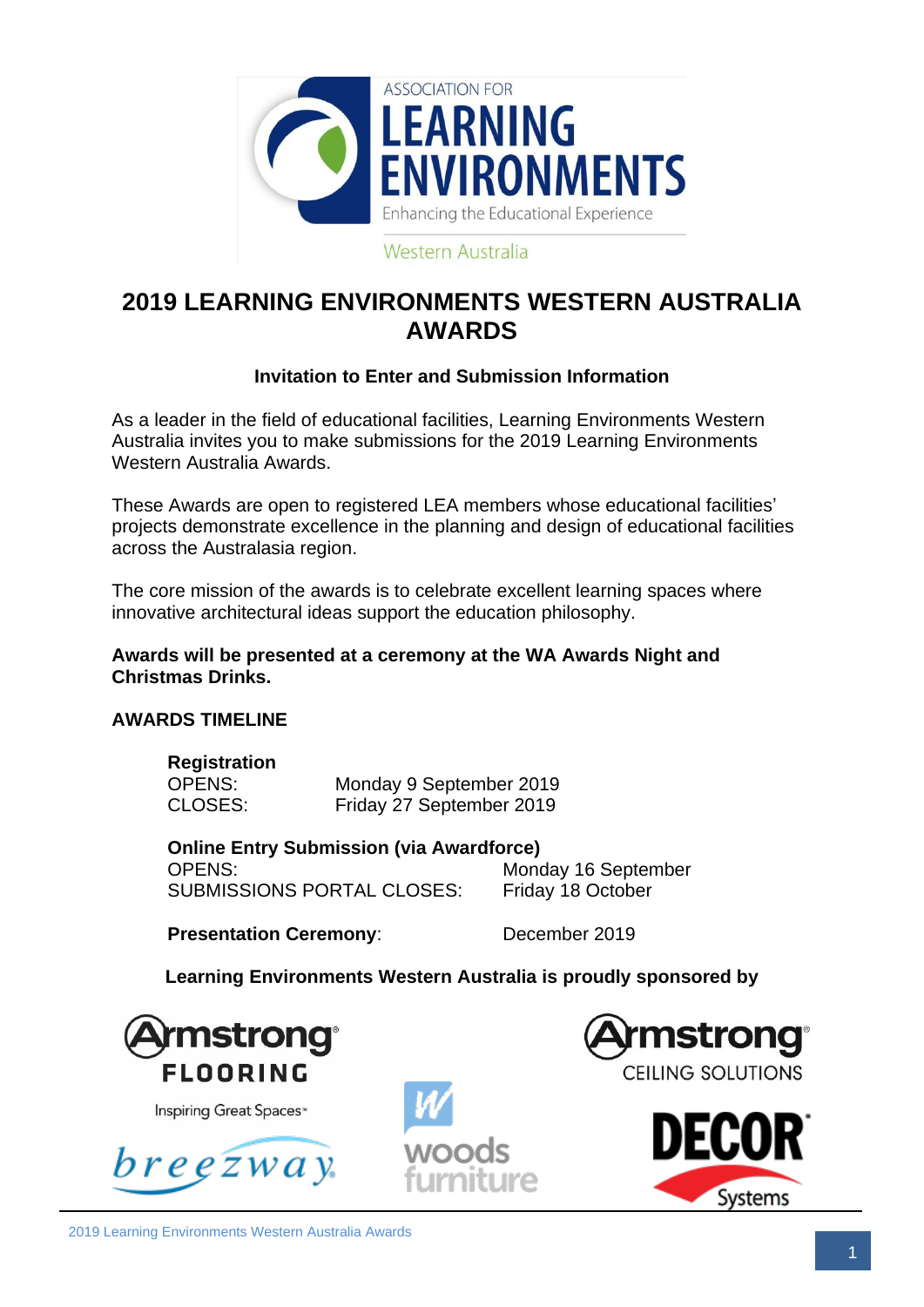#### **AWARD CATEGORIES**

**There are 8 Categories for the Awards:** An Award and/or Commendations may be presented for each category and an Overall Award (selected from the winning category entries) may be presented. The decision to give an award or commendation is dependent on the jury's assessment.

#### **All entries must have been occupied for at least 6 months (that is: before 2 March) and construction completed within the last 3 years to qualify for entry.**

If you are unsure which category your project "best fits", please contact the awards coordinator and discuss BEFORE submission.

**Category 1: New Construction / New Educational Facility**. This category applies to construction of a new school or educational institution on a new site/campus. These buildings may be the first stage of the new facility.

**Category 2: New Construction / New Individual Facility(ies) Over AU\$8 Million**. This category applies to a new building or new buildings in an existing school or campus.

**Category 3: New Construction / New Individual Facility(ies) Under AU\$8 Million**. This category applies to a new building or new buildings in an existing school or campus.

**Category 4: Renovation / Modernisation Over AU\$5 Million**. This category applies to renovated and modernised facilities – entrants need to demonstrate the changes that have occurred from old to new by photos and/or plans.

**Category 5: Renovation / Modernisation Under AU\$5 Million**. This category applies to renovated and modernised facilities – entrants need to demonstrate the changes that have occurred from old to new.

**Category 6: Buildings or renovation/modernisation under AU\$2 Million:** A learning environment that has been achieved within a budget.

**Category 7: Landscaping/Outdoor Learning Area**. Designed to showcase outdoor learning environments targeted to improving educational outcomes.

**Category 8: An Innovative Education Initiative.** Designed to showcase significant contributions to learning environments by schools, educators, students, designers, community organisations etc. Education Initiative must have been delivered to students for at least 6 months, since before 9 March 2019.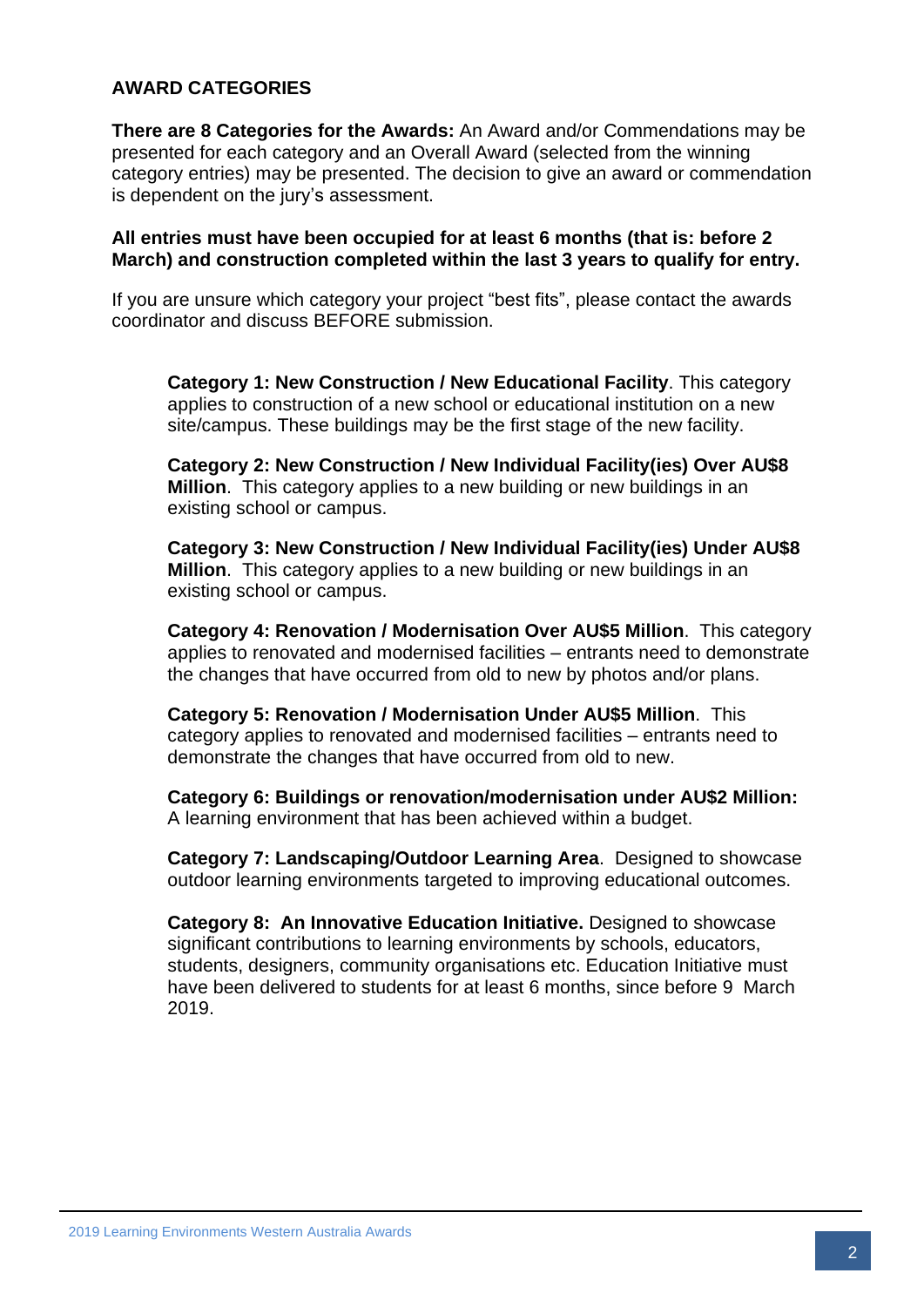## **AWARD ASSESSMENT CRITERIA**

The project(s) recognised will best demonstrate the comprehensive effectiveness of planning and design as outlined in the Award Assessment Criteria.

An Award for each Category will be presented to the entrant whose educational facility project best meets the assessment criteria. Judging of these award entries is by experienced industry practitioners appointed by LE (Western Australia). The jury reserves the right to award, make commendations or not to make an award or commendations in any category.

Succinct answers including bullet points are encouraged. All criteria are equally weighted.

#### **All Categories:**

#### **Criteria A: Planning Process**:

a) Provide evidence of a comprehensive planning process including projectspecific research; consulting with clients, users, stakeholders and information gathering.

b) Provide evidence that a comprehensive educational specification/brief and program of requirements has been developed as part of the planning process. [400 words max for both responses in total]

#### **Categories 1 to 7:**

**Criteria B: Design Outcome**: Provide evidence that the architectural design meets the requirements of the educational brief with a special emphasis on the educational value of the space. [250 words max]

**Criteria C: Flexibility**: Provide evidence of the unique functionality of the design as well as its responsiveness to changes in the educational program. [250 words max]

**Criteria D: Innovation**: Your description could include evidence of innovative design solutions; value for money; design elements and sustainability. [250 words maxl

#### **Category 8:**

The **Innovative Education Initiative** category award will be presented to the entrant whose project best meets the following criteria. [All criteria equally weighted]

**Criteria E: Innovative Program**: Evidence that the education initiative challenges and transforms the role that educational facilities play in the learning process. [250 words max]

**Criteria F: Innovative Approach**: Evidence that the education initiative introduces innovative ideas or approaches to current practices in the development of educational facilities and aims to inform the field of educational facility planning. [250 words max]

**Criteria G: Innovative Use**: Evidence that the education initiative demonstrates innovative use of an educational facility by educators and students and/or members of the community. Include any evidence of improved educational experiences for students. [250 words max]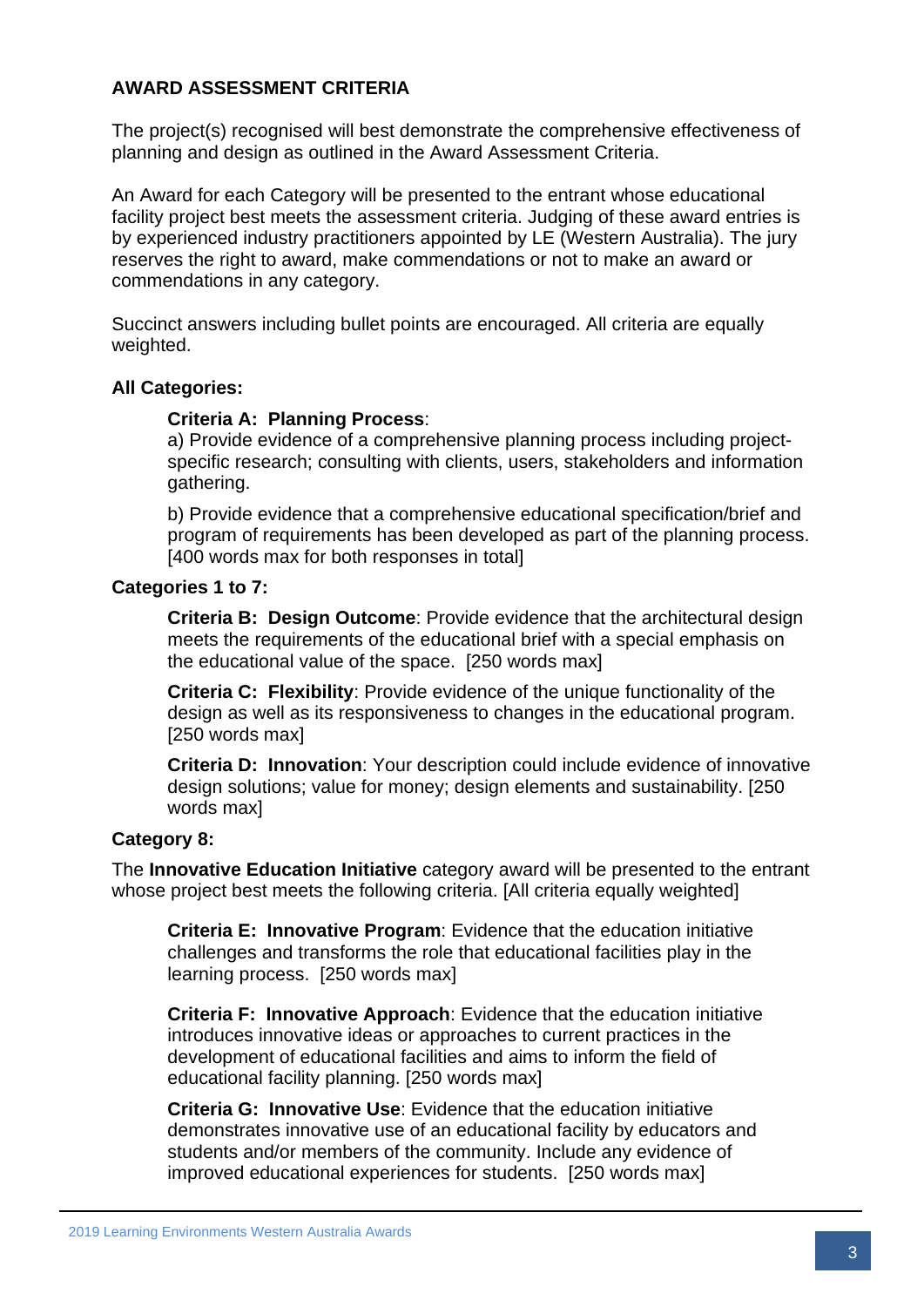## **REGISTRATION AND SUBMISSION PROCESS**

**Step 1:** Register online at: [2019 WA Chapter Learning Environments Awards](https://learningenvironments.wildapricot.org/event-3542058) between **(9 - 27 September 2019) .** You will be emailed an invoice.

**A registration fee** of AU\$270 +GST per entry submission, will be charged.

**Note:** One educational facility may be entered in multiple categories. However, one AU\$270 +GST fee for each entry/category the educational facility is entered is payable. Submissions for one educational facility in multiple categories should be tailored to suit each category [i.e: the text and photographs].

Entries for which no fee has been received will not be able to progress to Judging.

*Projects withdrawn between registration and submission closing will receive a 50% refund only. No refund will be available after the submission closing date on 18 October 2019.* 

**Payment/withdrawal must be received by COB 18 October 2019 .**

**Step 2**: Submit your project(s) via the link below from 16 September 2019**.** Entries close on **18 October 2019 .**

**Go to:** <https://learningenvironments.awardsplatform.com/>

**Choose** either **Register**, for new users, OR **Log in**, for existing users. And follow the instructions. The login is specific to the email address used.

Once you have logged in (and confirmed your email address) you can start your entry immediately.

#### **For any questions regarding entry submissions please contact:**

WA Chapter Awards Coordinator Lara Mackintosh via email at [lea.wa.awards@gmail.com](mailto:lea.wa.awards@gmail.com)

Thank you for entering the awards and good luck with your submission.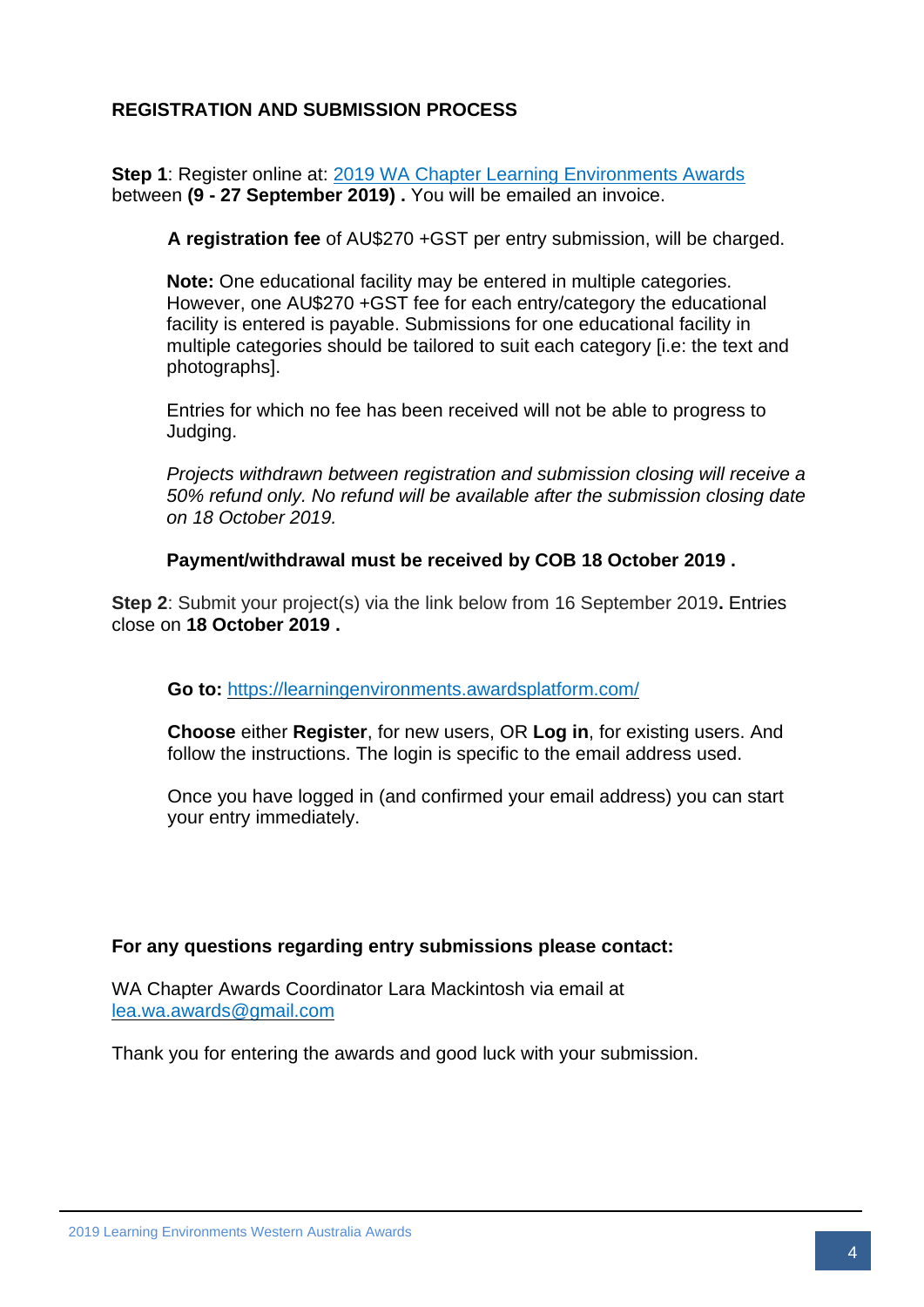# **SUMMARY OF THE ONLINE ENTRY PROCESS**

Entry into the awards is an entirely online process. The following is a summary of this process. There are no interviews, site visits or presentations required. Once the online submission has been made, the process of entering the awards is completed. The jury panel will review the online submission to decide the award winners and/or commendations.

When logged into the online submission portal, an entry looks like this:

| My entries $\rightarrow$ Start entry                    |                                            |                      |                          |                                  |  |
|---------------------------------------------------------|--------------------------------------------|----------------------|--------------------------|----------------------------------|--|
| All questions must be answered, unless marked optional. |                                            |                      |                          |                                  |  |
| Part 1: Project Summary                                 | Part 2: Applicant and Project Team Details | Part 3: Project Data | Part 4: Project Timeline | Part 5: Project Planning Process |  |
| Part 6: Project Narrative                               | Part 7: Educational Facility Narrative     | Part 8: Release Form | Part 9: Multi-page PDF   | Part 10: Photos and Videos       |  |
| Part 11: Webpage Information                            | Part 12: Submission Poster                 |                      |                          |                                  |  |
| Chapter<br>$\checkmark$                                 |                                            |                      |                          |                                  |  |
| Category                                                |                                            |                      |                          |                                  |  |
| $\checkmark$<br>$\sim$                                  |                                            |                      |                          |                                  |  |
| Project name                                            |                                            |                      |                          |                                  |  |
| Project thumbnail image $\circledcirc$<br>Select file   |                                            |                      |                          |                                  |  |